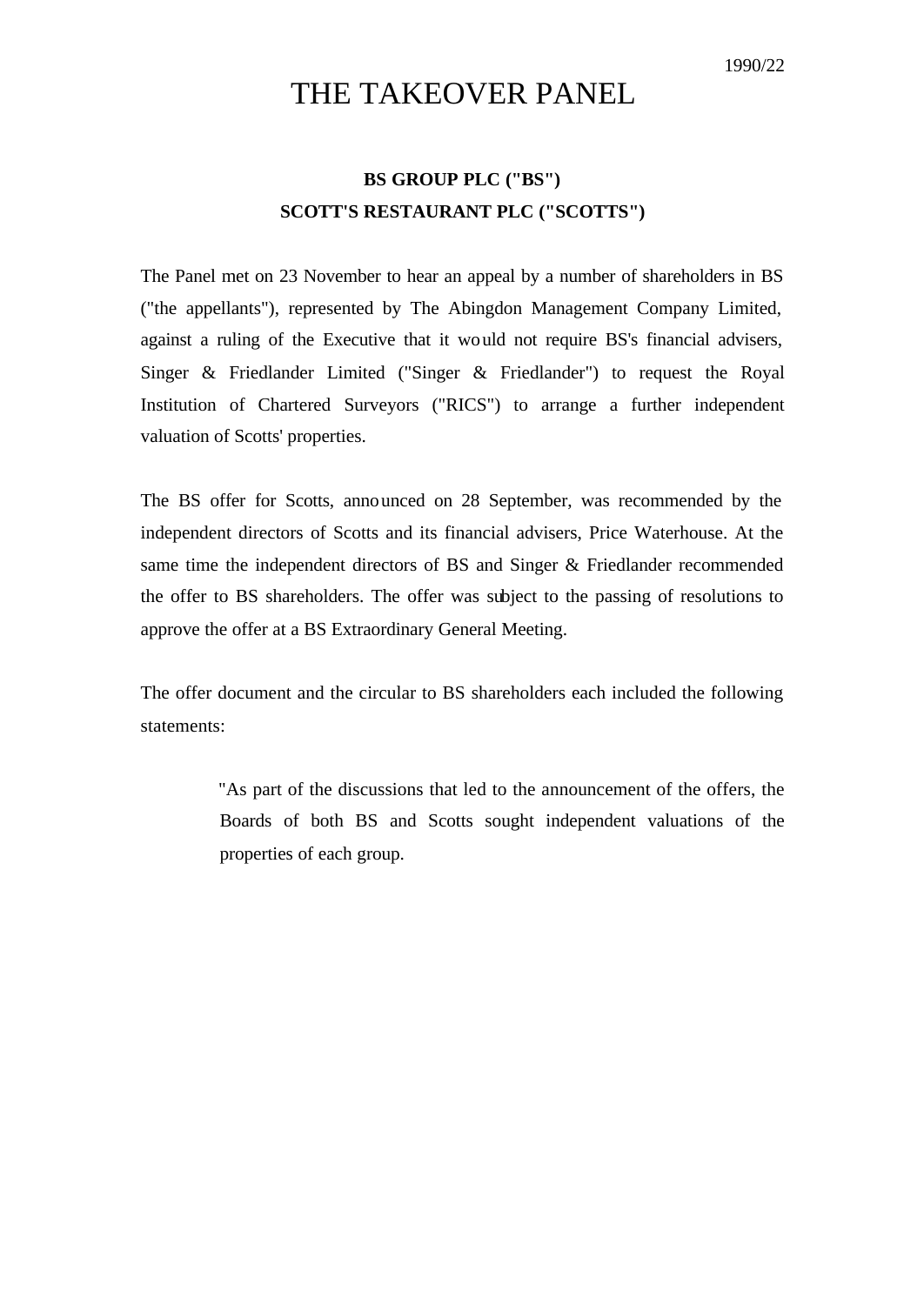The terms of the offers were arrived at after taking account of these valuations and the value of the other assets of the Scotts Group. . ."

Appendix II (b) to the offer document contained the text of a report from Baker Lorenz, Chartered Surveyors, valuing the properties of Scotts at £6.425 million.

On 2 November the appellants informed the Executive that they had commissioned their own valuation of the Scotts properties from de Morgan & Co, Chartered Surveyors. This valuation dated 31 October 1990 valued the Scotts properties at £2.33 million.

The Executive was in touch with the RICS in order to confirm that Rule 29 of the Code had been complied with. The RICS carried out its own investigations including interviewing both valuers. It duly reported that it was satisfied with the basis of valuation used by both Baker Lorenz and de Morgan. It stated that "the difference between the amounts of the two valuations is wholly attributable to a difference in valuation opinion."

At the request of the Executive, BS sent a further circular to shareholders on 12 November confirming the basis of the Baker Lorenz valuation and giving a breakdown of that valuation by individual property. The independent directors of BS and Singer & Friedlander reiterated their recommendation of the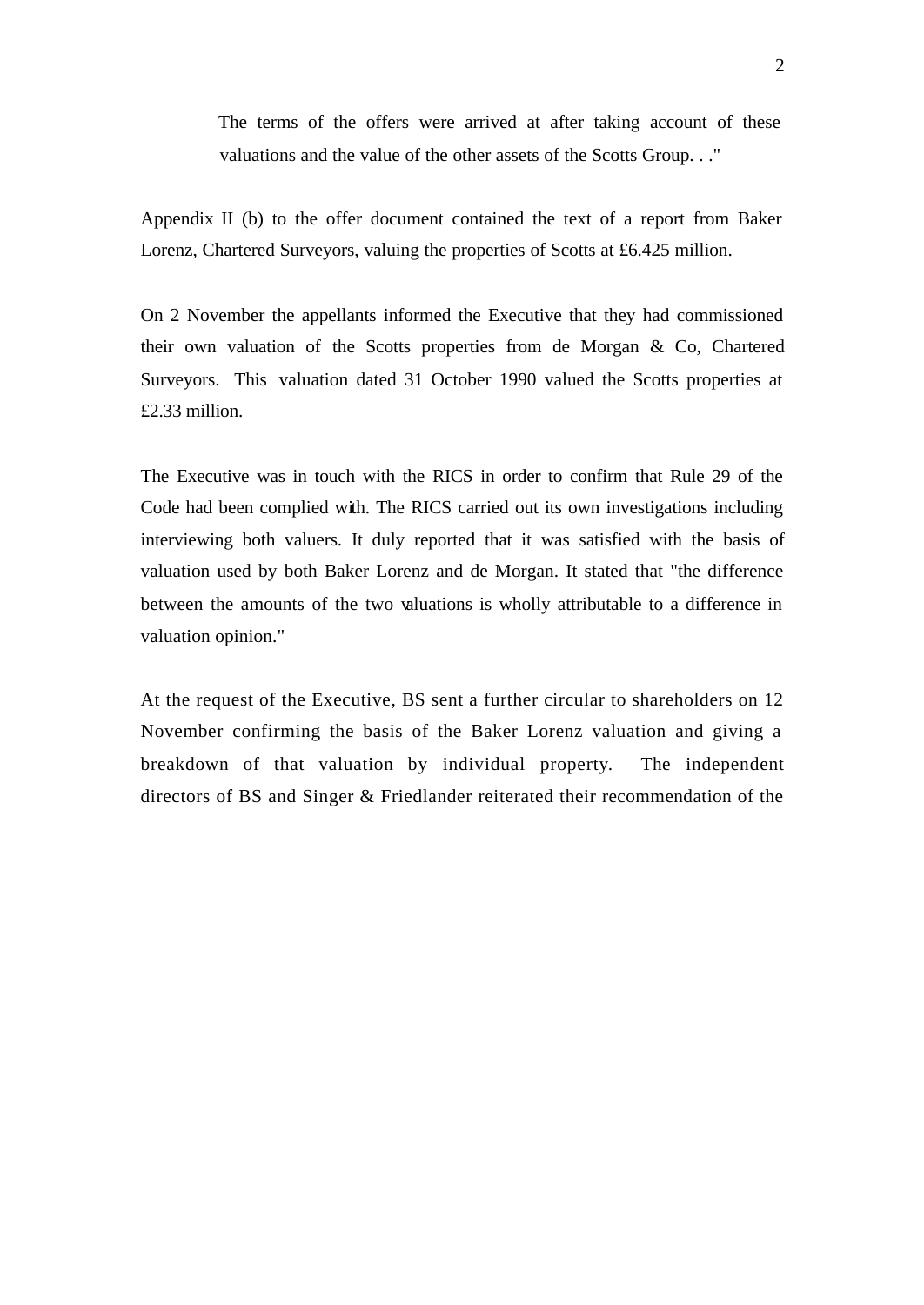offer to BS shareholders in that circular.

At the same time Singer & Friedlander consulted with Davis & Coffer, Chartered Surveyors, as part of its own process of verification as the independent adviser to BS. Following press comment Singer & Friedlander, at the request of the Executive, wrote again to the shareholders in BS. In this circular Singer & Friedlander stated that it had consulted Davis & Coffer and reaffirmed its view that the offer for Scotts was fair and reasonable and in the best interests of BS and its shareholders.

The appellants asked the Executive to require Singer and Friedlander to join with them in requesting the RICS to arrange a further independent valuation of Scotts' properties on behalf of all BS shareholders. The appellants did not contend that there was any breach of Rule 29, and indeed the Executive was satisfied that Baker Lorenz was an 'independent valuer' for the purposes of Rule 29.1 and that the basis of its valuation complied with Rule 29.2. This was confirmed by the RICS.

The appellants nevertheless contended that there was a breach of General Principle 4, the relevant part of which states as follows:

"Shareholders must be given sufficient information and advice to enable them to reach a properly informed decision . . . No relevant information should be withheld from them."